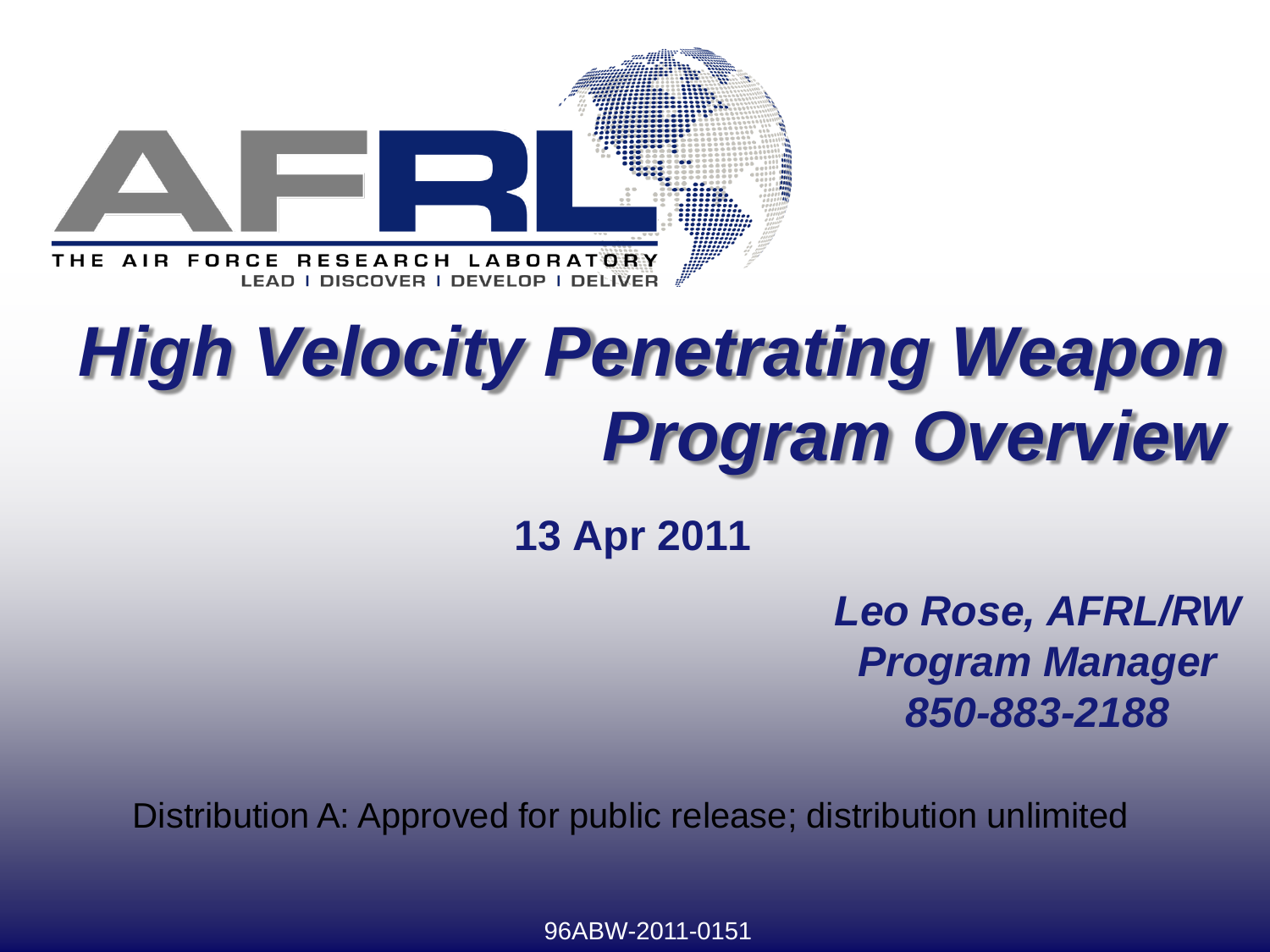

**U.S. AIR FORCE** 

Distribution A: Approved for public release; distribution unlimited

### *HDBT Weapons Roadmap (Notional)*

**NEAR TERM MID TERM FAR TERM** 





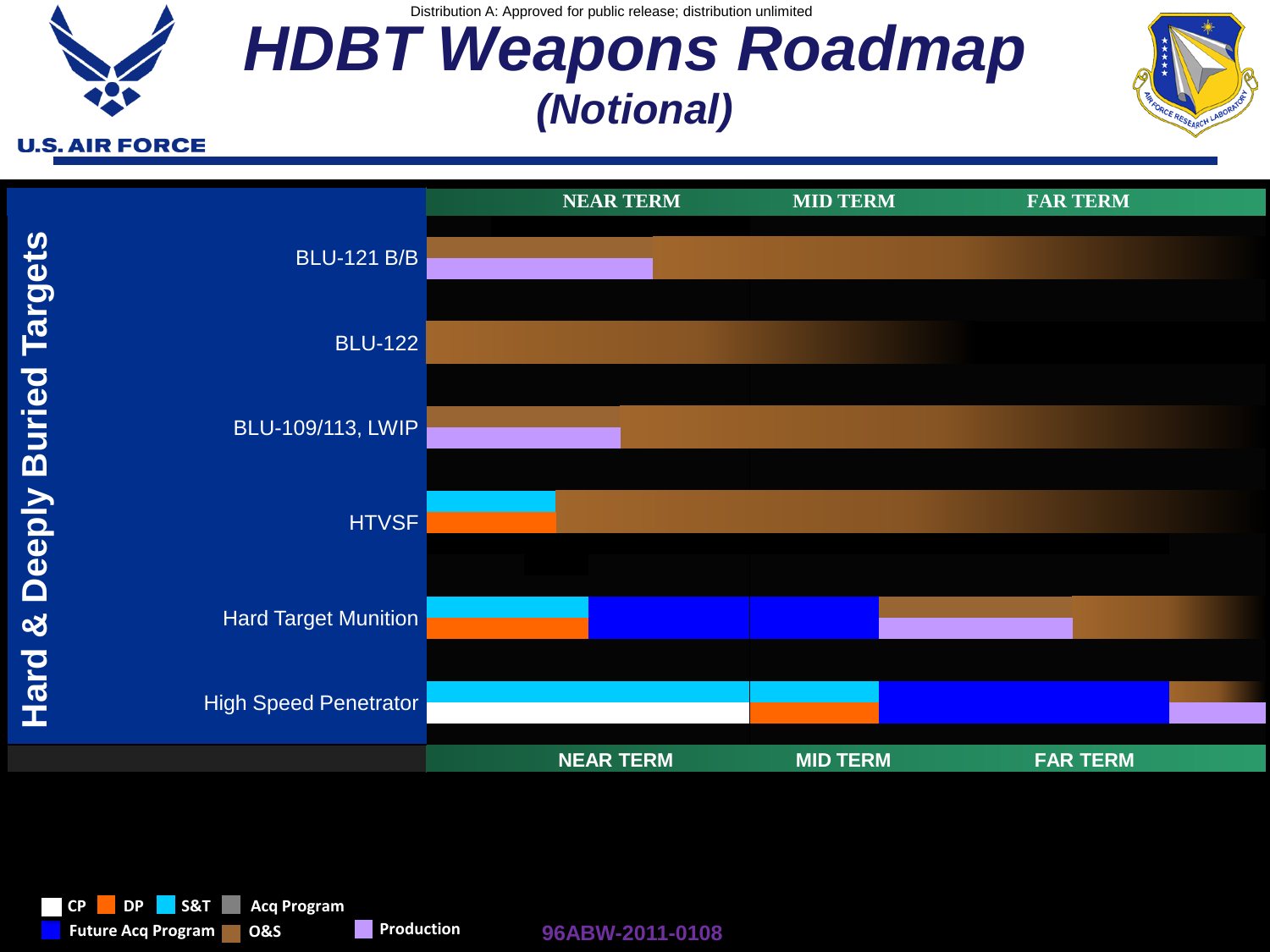### Distribution A: Approved for public release; distribution unlimited *High Velocity Penetrating Weapon (HVPW)*



#### **U.S. AIR FORCE**



### **Establish Requirements Modeling & Simulation Ordnance Package Propulsion Guidance Nav & Control (GN&C) Systems Eng / Integration Test & Evaluation Tech Availability Dates Program Schedule (FY) As of: 3 Feb 11 10 11 12 13 14 15**

| <b>Description</b>                                                                                                                        | <b>Benefits to the War Fighter</b>                                                                                                  |
|-------------------------------------------------------------------------------------------------------------------------------------------|-------------------------------------------------------------------------------------------------------------------------------------|
| Provides improved penetration capability of hard,<br>deep targets with boosted impact                                                     | • Defeats emerging hard targets<br>• 2000 lb weapon<br>• Internal carriage on F-35<br>• Increased loadout for other bomber/fighters |
| <b>Technology</b>                                                                                                                         |                                                                                                                                     |
| •Survivable ordnance package<br>•GN&C (precision navigation, terminal flight control)<br>•Propulsion (performance, GN&C interactions, IM) |                                                                                                                                     |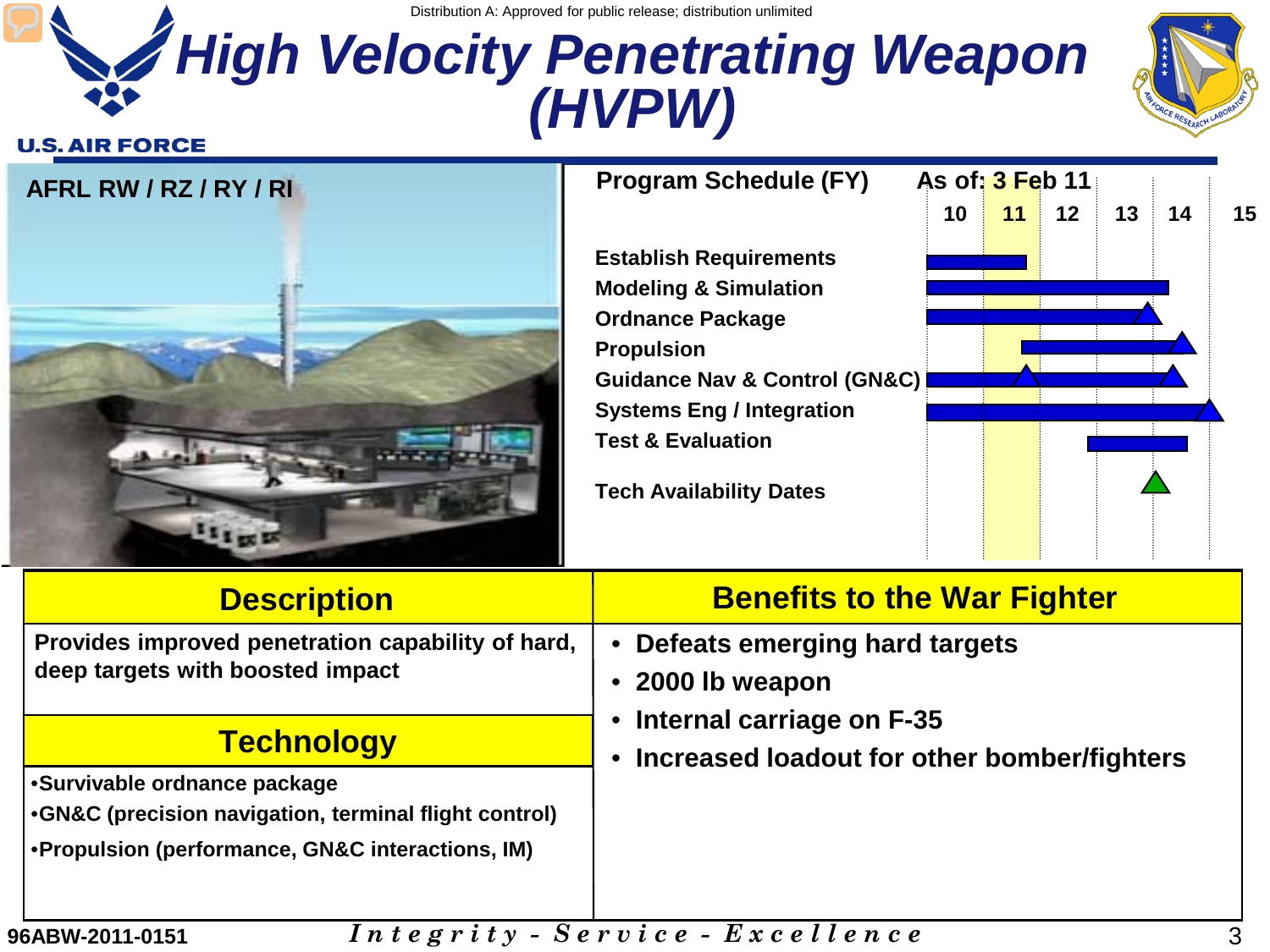Distribution A: Approved for public release; distribution unlimited



**U.S. AIR FORCE** 

### *High Velocity Penetrating Weapon Team*





#### *I n t e g r i t y - S e r v i c e - E x c e l l e n c e*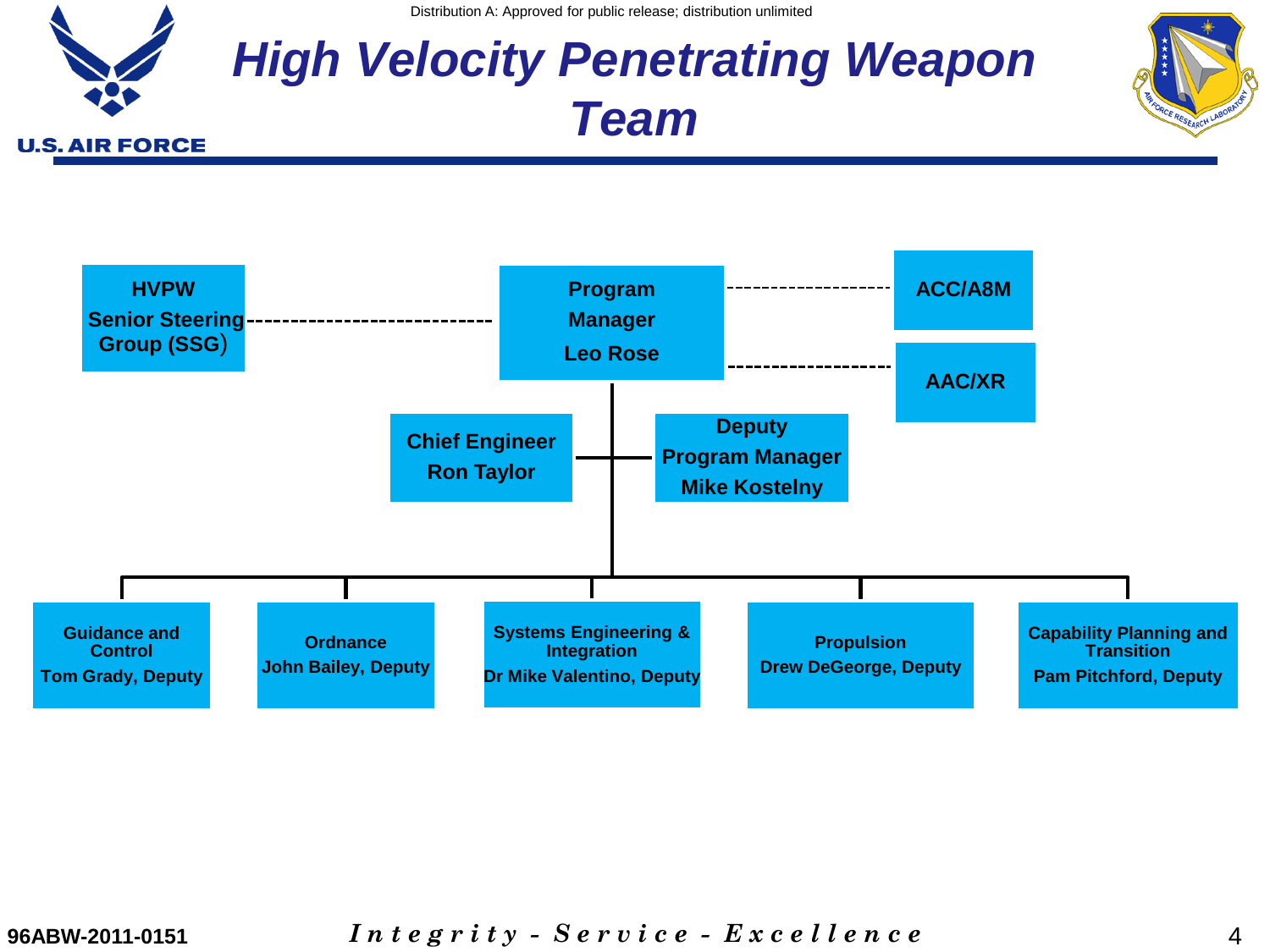

# *High Velocity Penetrating Weapon Sys Engineering & Flight Vehicle Integration*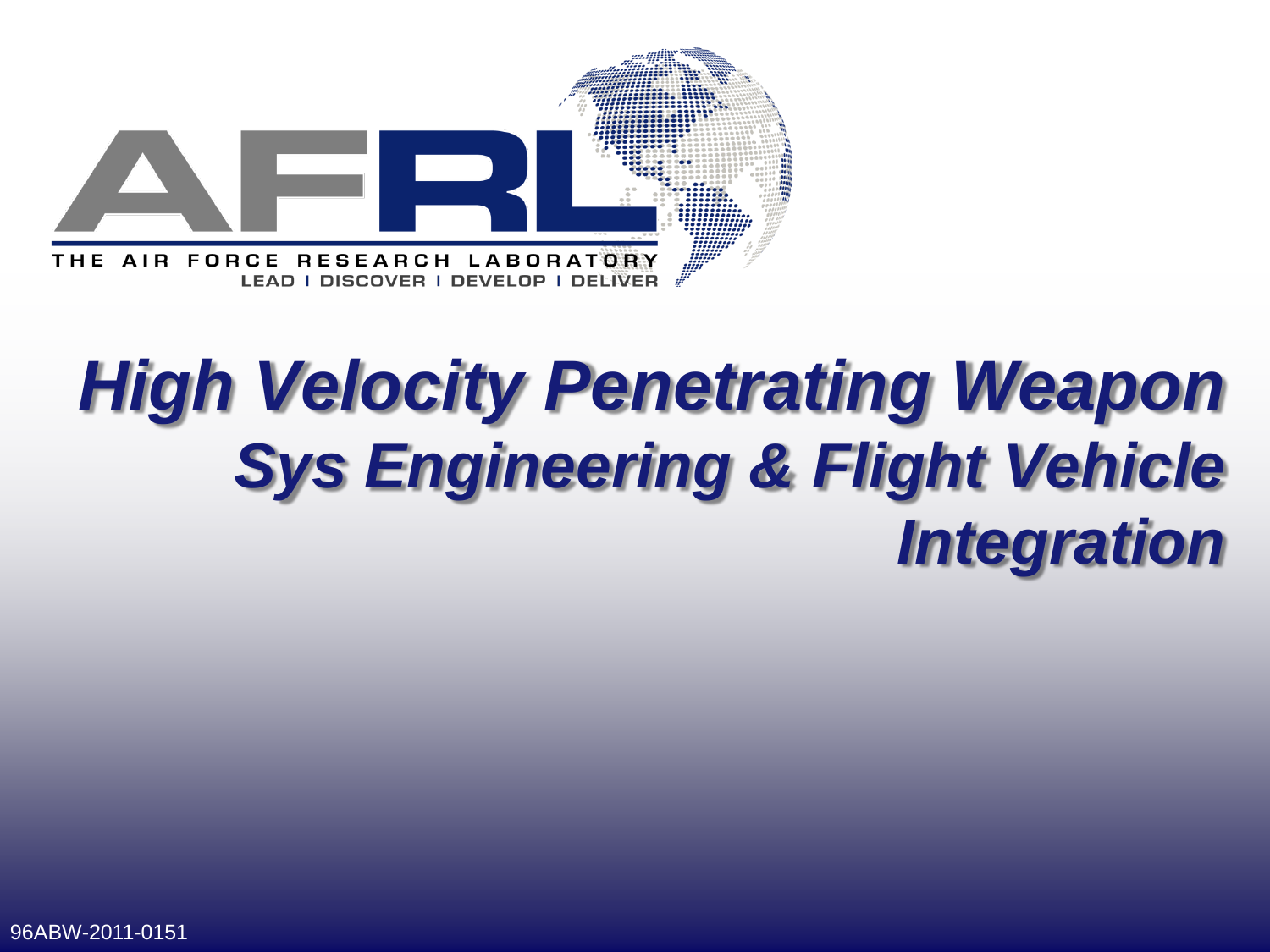



- **Flight Vehicle Integration** 
	- **Subsystem requirements, specs, models for subsystem trades, M&S**
	- **System trades of GN&C, warhead/fuze, and airframe/propulsion**
	- **Initial Technology Demonstration flight test vehicle concept development**
- **Aircraft Integration, Carriage & Release**
	- **F-35 internal carriage**
	- **Platform electrical and physical constraints**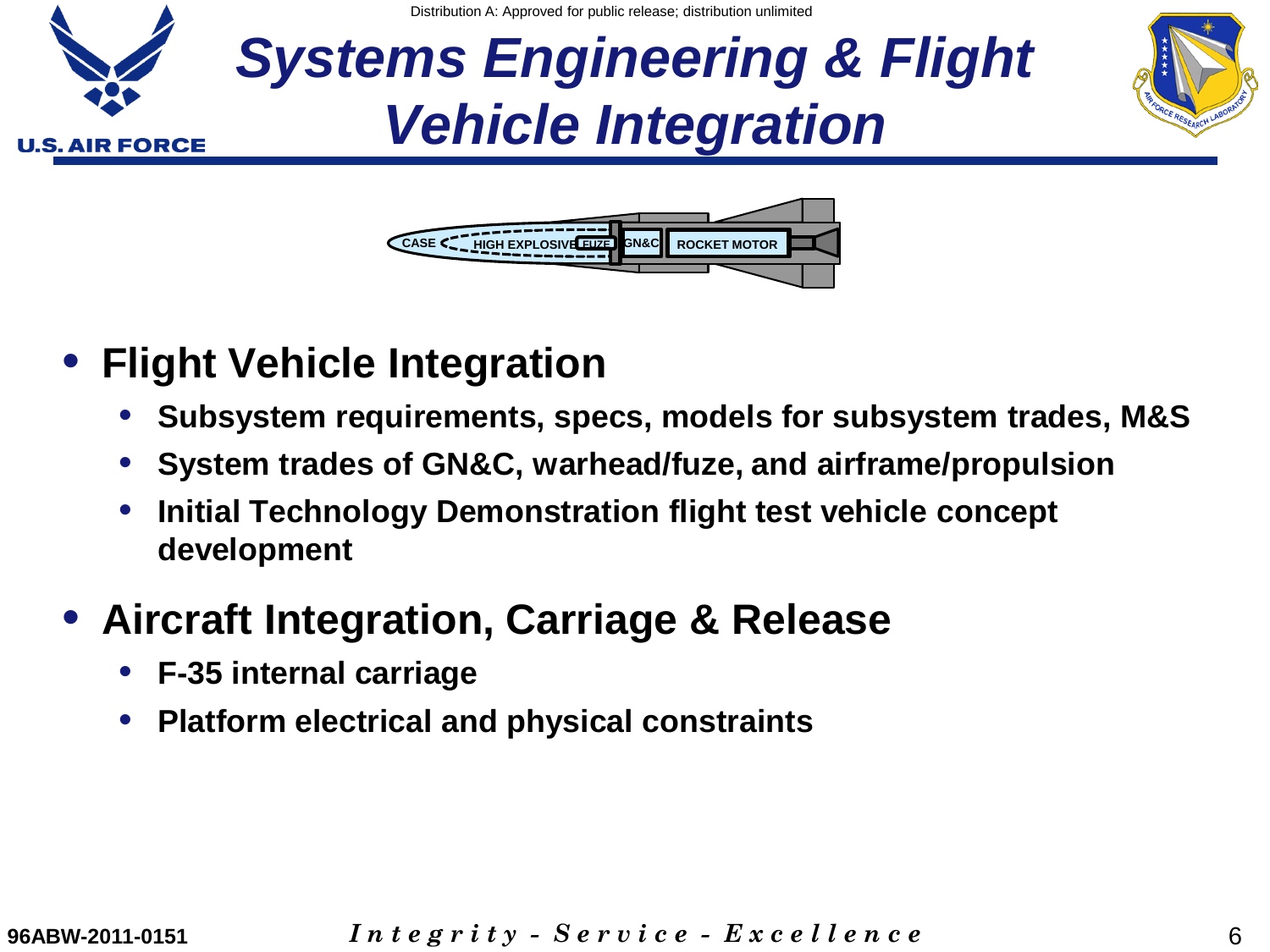



### •**Focus on** *integration* **issues associated with terminal accuracy and vehicle orientation**

- **Airframe / control surfaces**
- **GN&C algorithms**
- **Booster misalignment, shock & vibration**
- •**Scope of effort varies dramatically depending on desired TRL**
	- **AFRL/RW effort will end at subcomponent demonstrations not integrated flight test**
	- **AAC/XR CCTDs will provide initial trade space**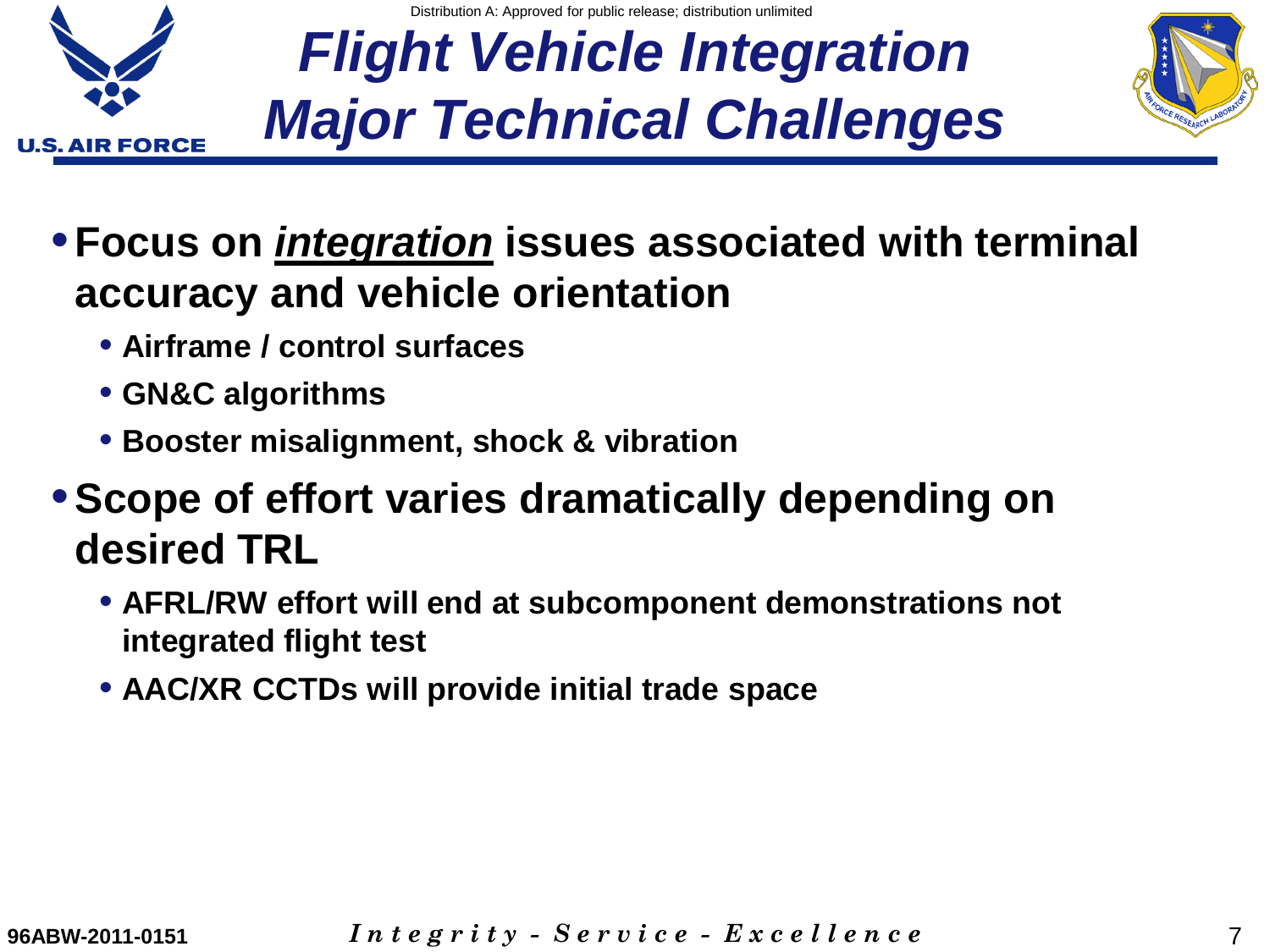



## *HVPM Integration with F-35*

- **F-35 physical fit requirement**
	- **F-35 physical fit requirement will be validated to a "stay within volume"**
- **Bay Acoustics and Temperature Issues**
	- **Goal is to use standard design practices as those of current systems**

### • **Bomb Rack, Launcher**

- **Goal is to use current F-35 equipment (e.g. BRU-68)**
- **1760 / 1553 Weapon-Store Interface/Data Bus**
- **Some electrical and message content changes as typical with new weapons**
- **Ground Handling Equipment (e.g. loaders)**
	- **Goal is to design to current systems; minimize use of adaptors**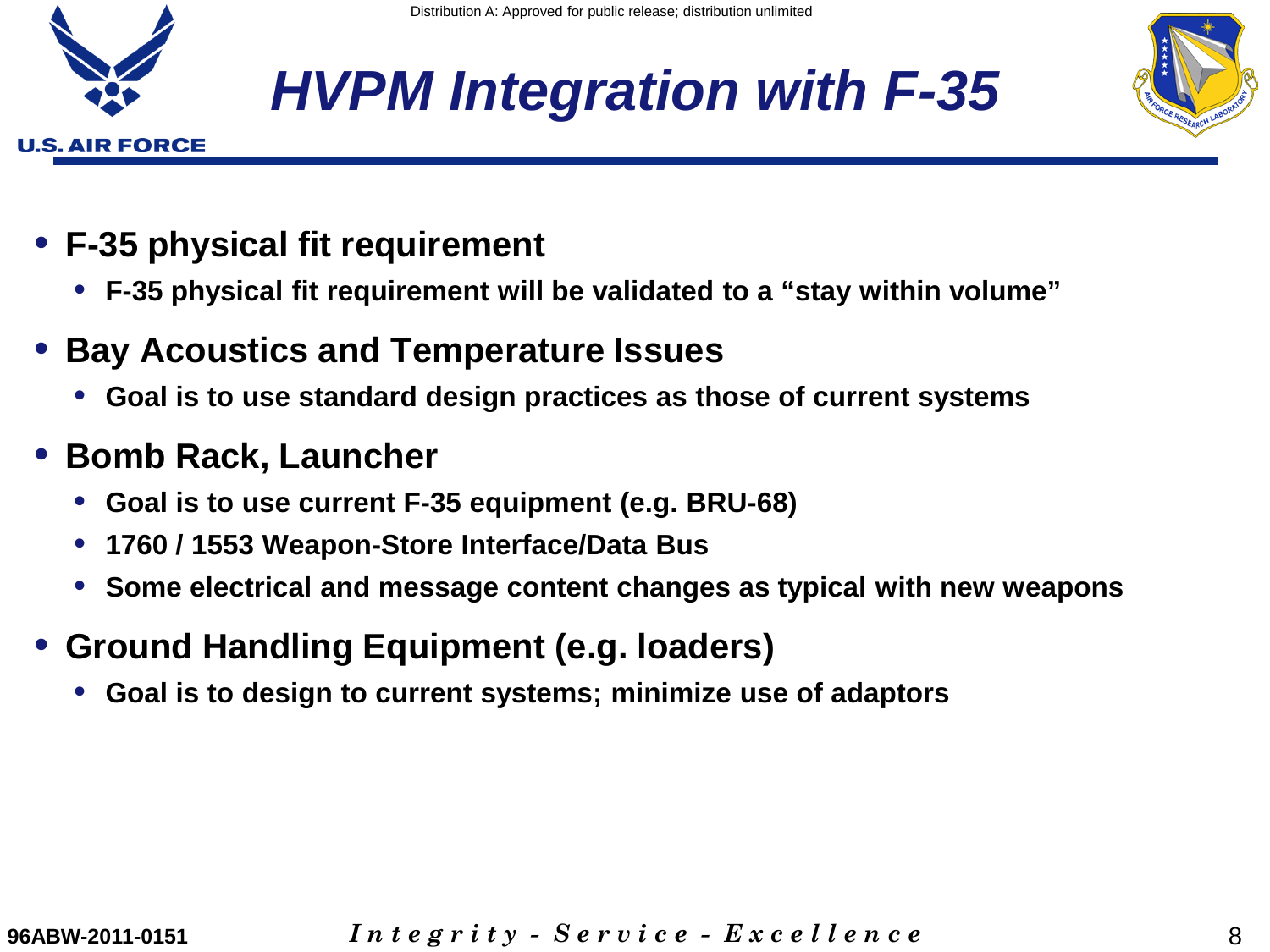

# *High Velocity Penetrating Weapon Ordnance Package*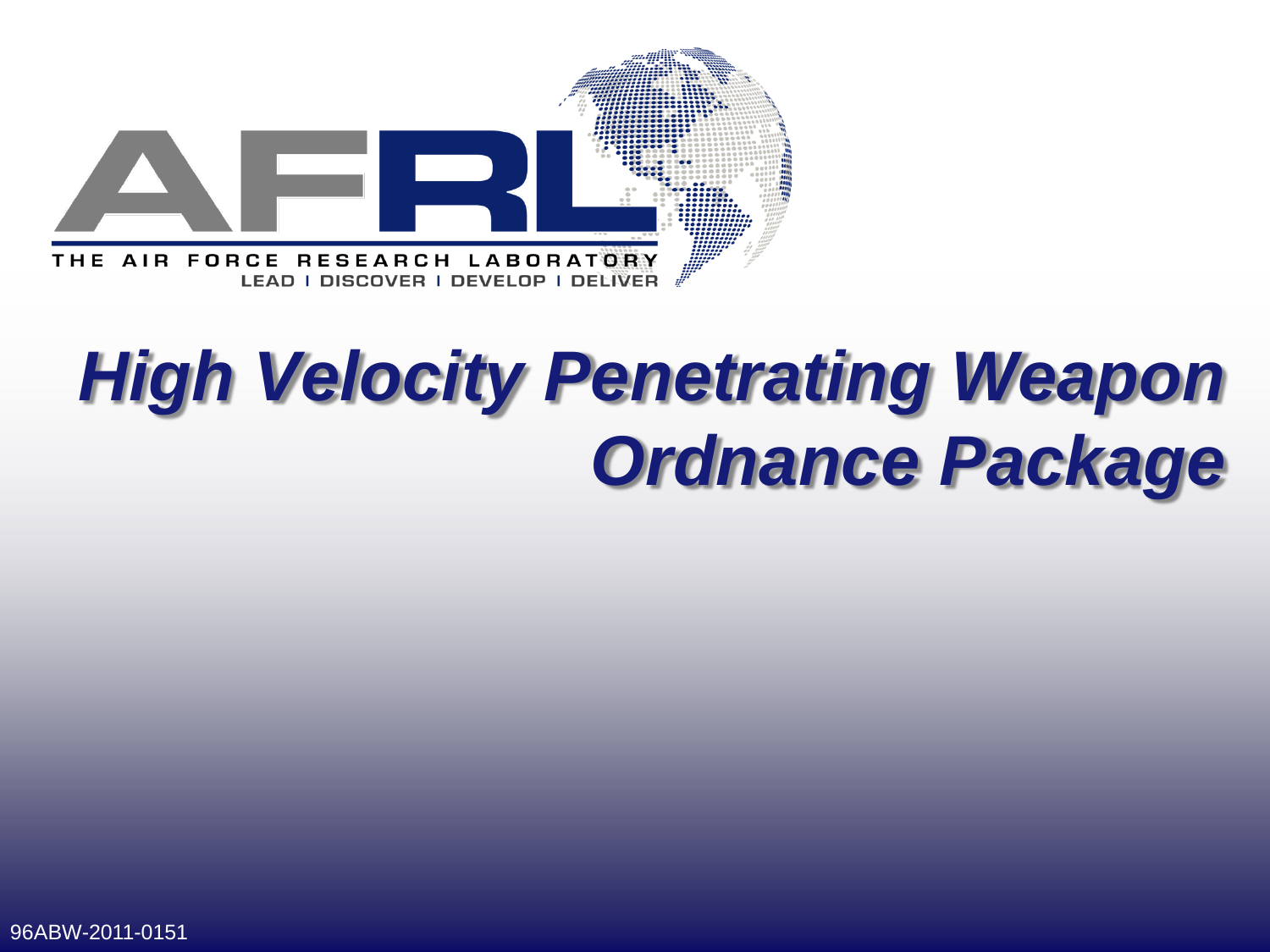



| <b>Description</b>                                                                                                                                     | <b>Benefits to the Warfighter</b>                                                  |
|--------------------------------------------------------------------------------------------------------------------------------------------------------|------------------------------------------------------------------------------------|
| Warhead that survives and functions after a<br>boosted impact into hard target                                                                         | • Penetrating weapon capability for F-35 in a 2000<br>Ib class weapon              |
| <b>Technology</b>                                                                                                                                      | • Increased reliability with innovative fuze design<br>which allows for redundancy |
| • Survivable intelligent-fuze technology<br>• Survivable energetic explosive                                                                           |                                                                                    |
| • Survivable warhead case<br>• Modeling & Simulation Tools - Penetration mechanics,<br>lethality & material characterization<br>• Leverage ongoing R&D | • Safer munitions through improved high explosive<br>development                   |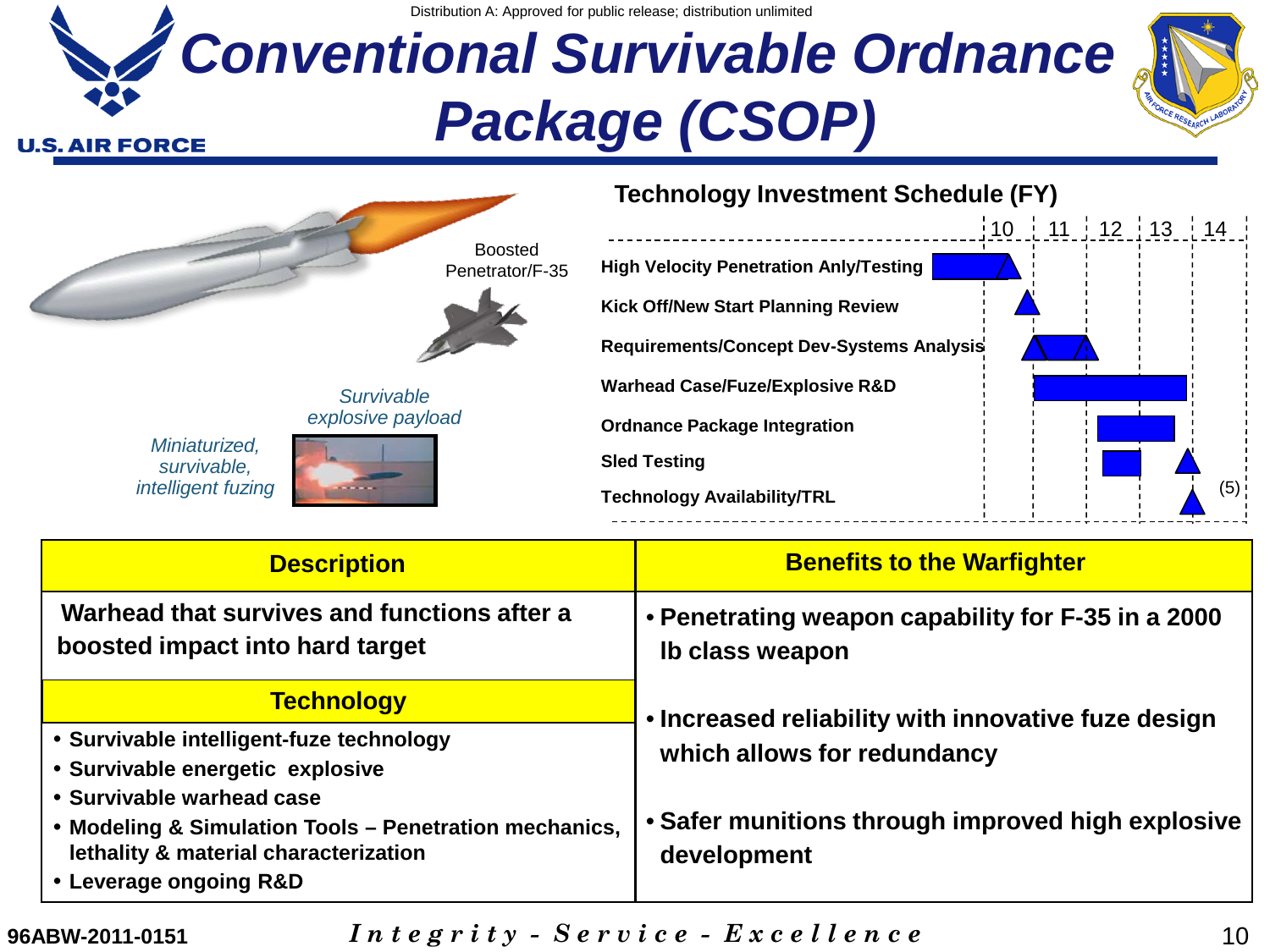

## *Fuze Technology*



- **Hardened Miniature Fuze Technology (HMFT) Post Impact Module** 
	- **Successfully demonstrated survivability and post impact burst point system functionality**
	- **Very High G (VHG) and airgun shock test environments**





**Laboratory-VHG Test Laboratory-Airgun Test**

- **Task added to existing HMFT Contract for FY11 HMFT Feasibility Study for CSOP**
	- **Conduct contractor laboratory testing**
	- **Mechanical design updates**
	- **Assess and document HMFT axial/lateral shock survivability in cannon tests**
- **HMFT Feasibility study & analysis**
	- **Requirements evaluation (signal, power, communications, arming)**
	- **Interfaces**
	- **Mechanical packaging & mounting**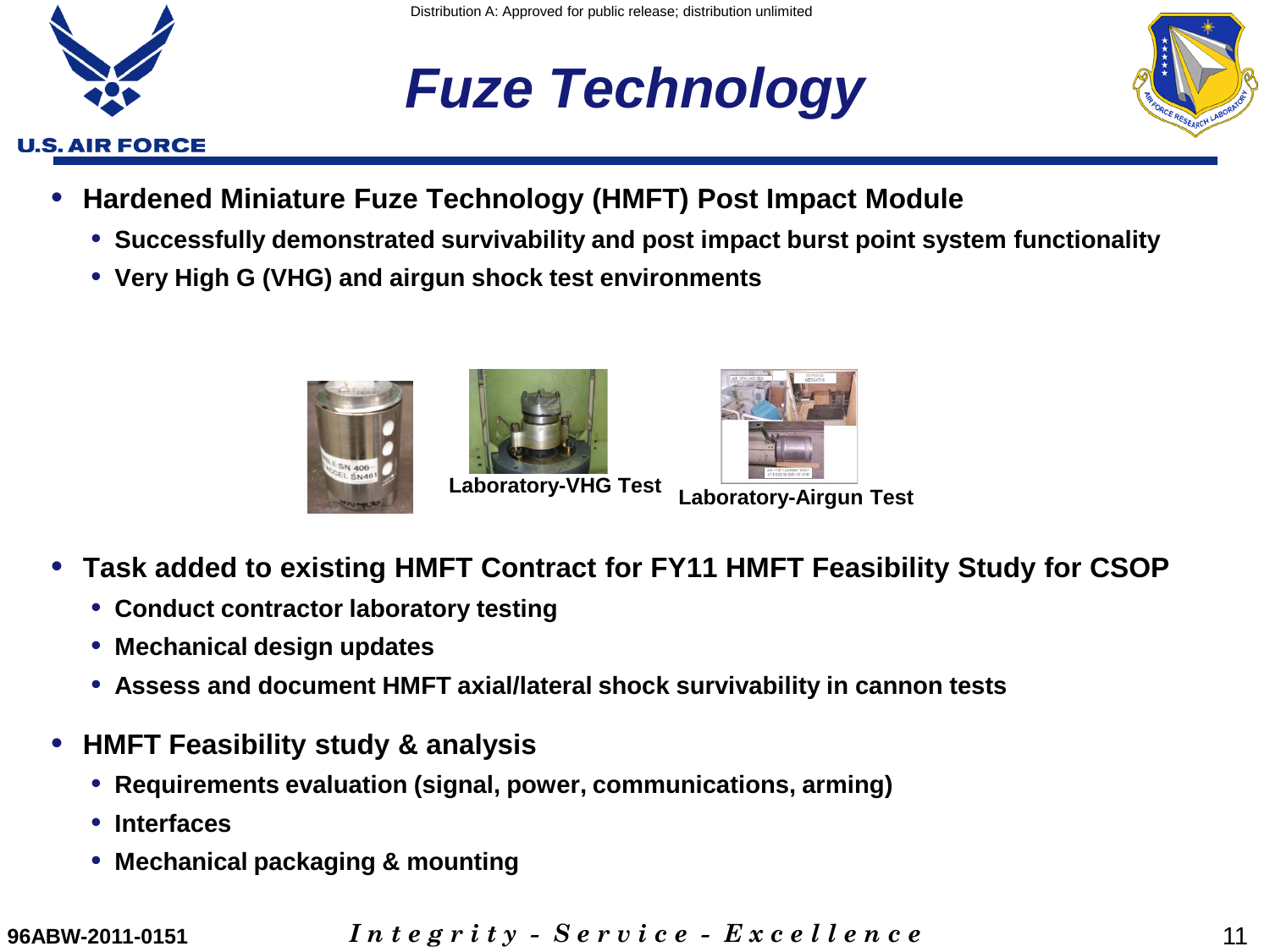

Distribution A: Approved for public release; distribution unlimited





#### **U.S. AIR FORCE**

#### **Approach**

- **Map out the formulation design space via systematic "Mixture Design" methodology**
	- **A type of statistical, "Design of Experiments"**
- **Quantify the tradeoff in design parameters**
	- **Airblast, sensitivity – survivability, & mechanical properties**
- **Apply residual knowledge**
	- **Validation data for theory and M&S**
	- **Reduce formulation time for future application requirements**
	- **Identify the range of possibilities for current ingredients**

#### **Progress**

- **Ingredients selected, all existing with MIL-SPEC's**
- **Composition limit inputs found – 45 run matrix generated**
	- **Mixture viscosity was primary constraint**
- **Gathered extensive laboratory-scale safety test data**







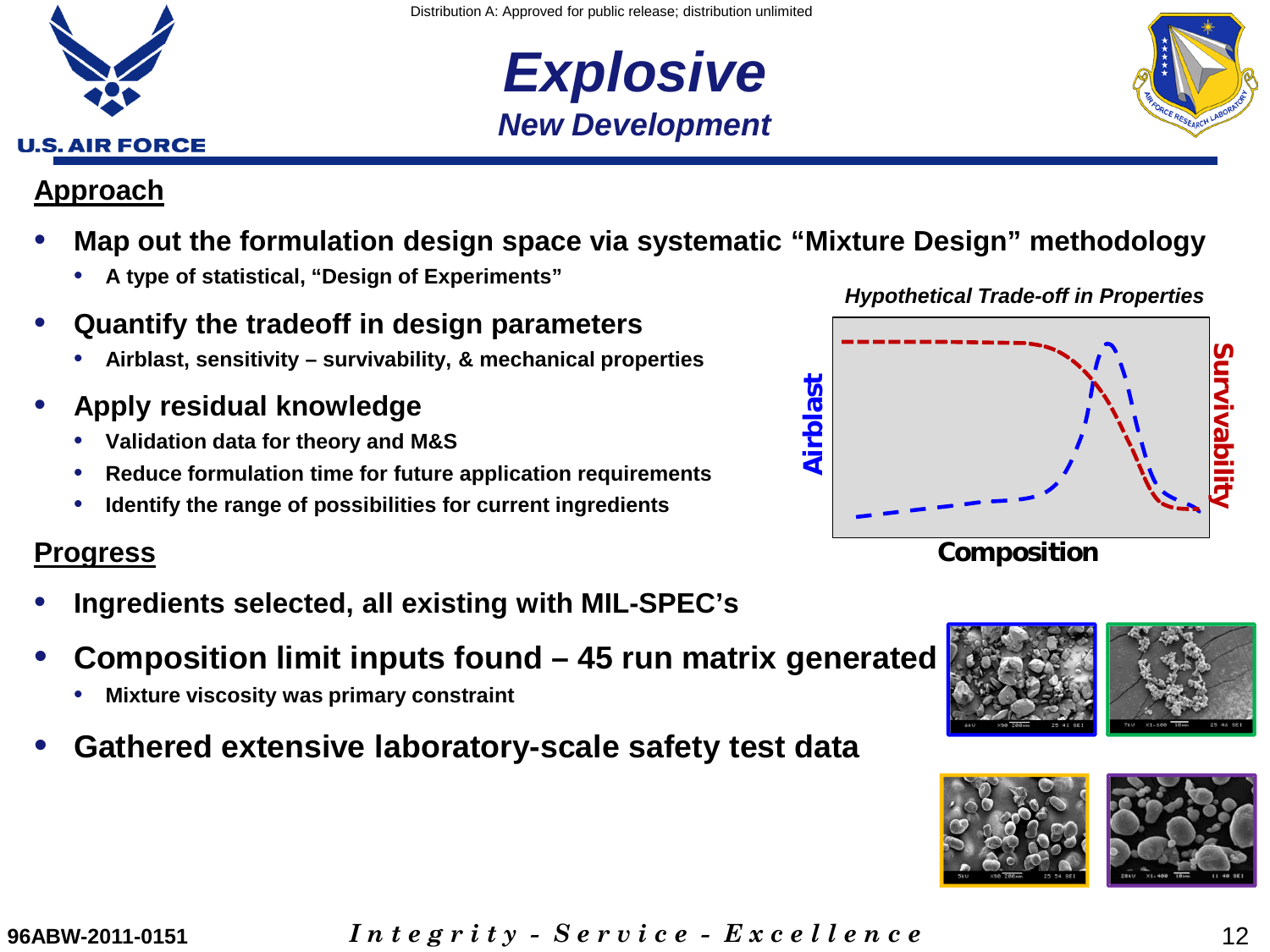

# *High Velocity Penetrating Weapon Guidance Research S&T Plan*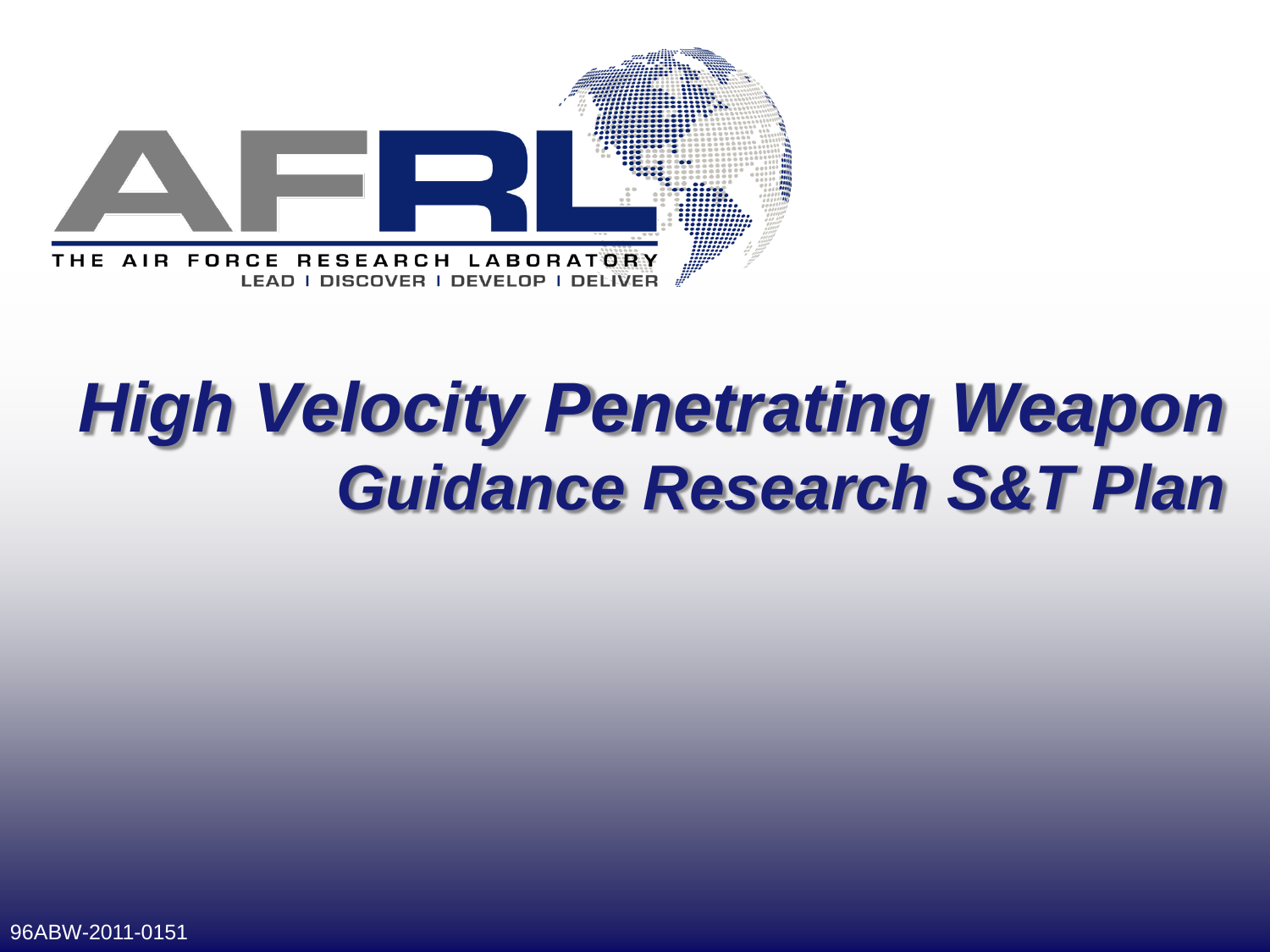





- **Boosting with a rocket adds some issues:**
	- **Motor/thrust misalignment**
	- **Control authority, especially with oblique trajectories (***e.g.* **slant targets)**
	- **Vibration / acceleration effects**
- **HVPW could have significant problems during boost**
	- **Angle of Obliquity (AoO) – could be unknown**
	- **Angle of Attack (AoA) – interacts with AoO**
- **Must control closely to ensure:**
	- **Maximum penetration**
	- **Fuze survives impact**

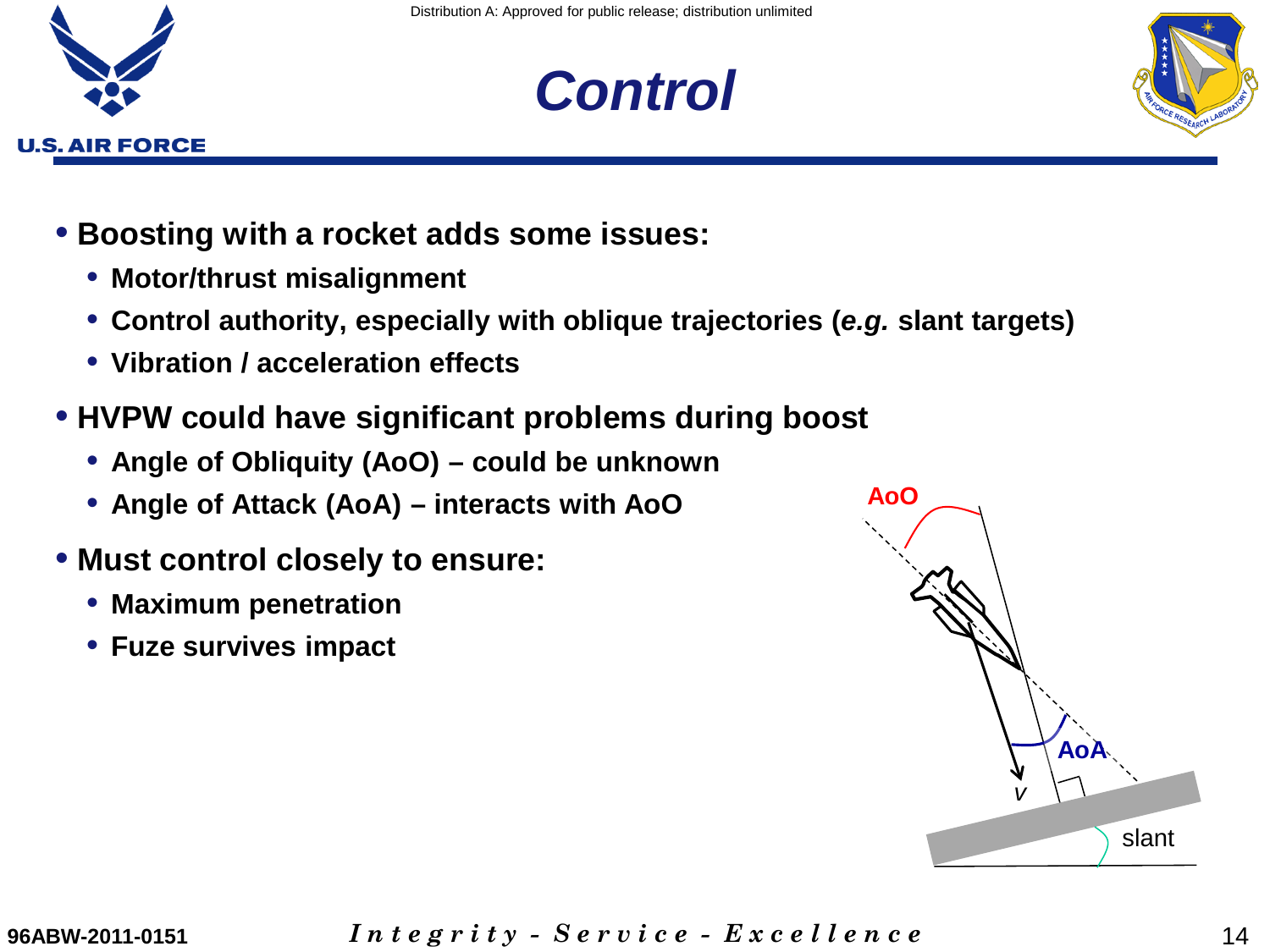

### *Risk Assessment*



**Largest risk / least maturity in following component areas:**

- **CEP control**
- **Angle of Attack (AoA) sensing & control**
- **Trajectory shaping for optimized rocket firing**
- **Rocket integrated control**

### **Philosophy: methodical modeling and tool-up to:**

- **1. Show maturity of guidance subsystem**
- **2. Prepare for more than one MS-A contractor conceptual design**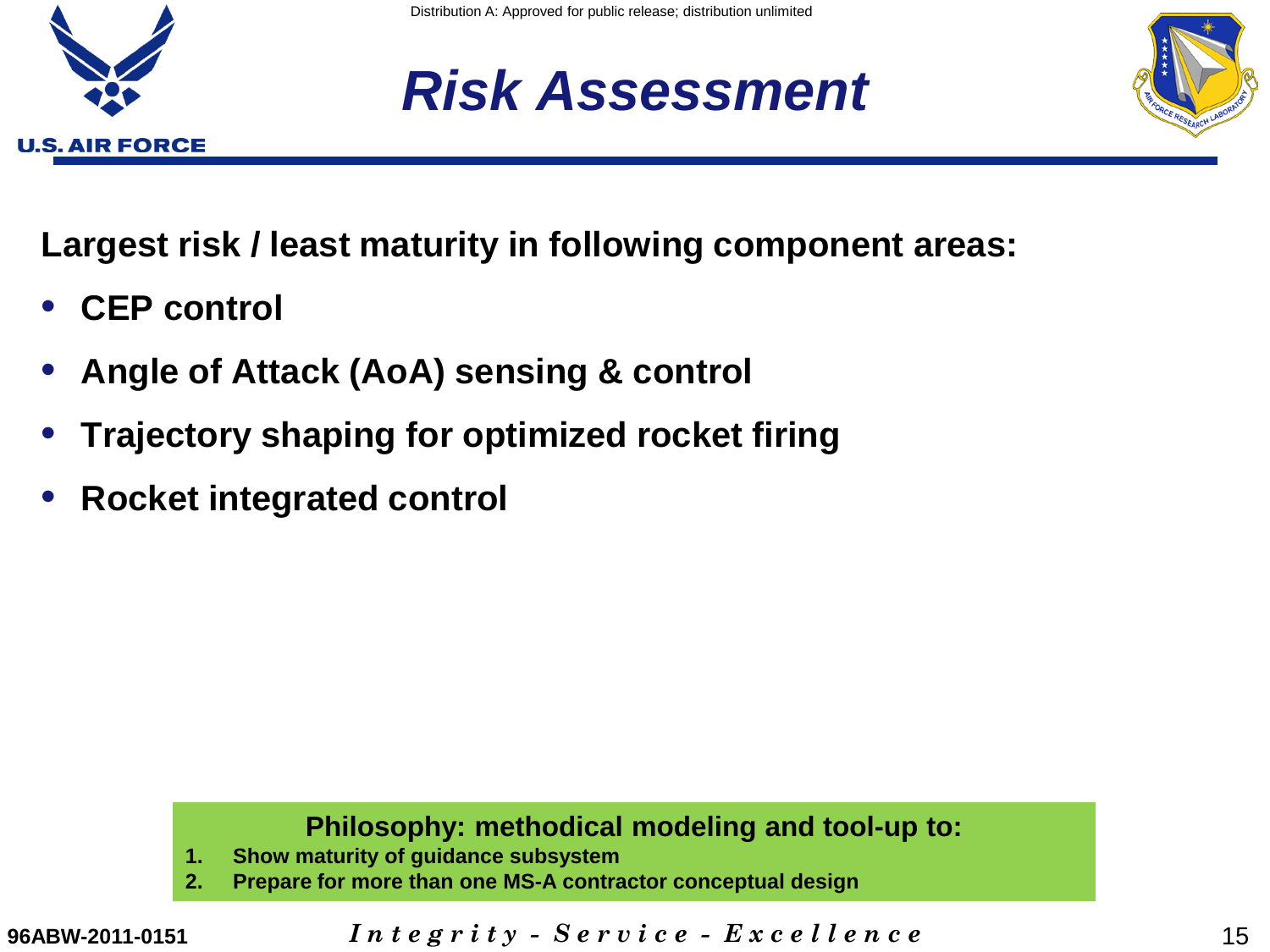

# *High Velocity Penetrating Weapon Propulsion*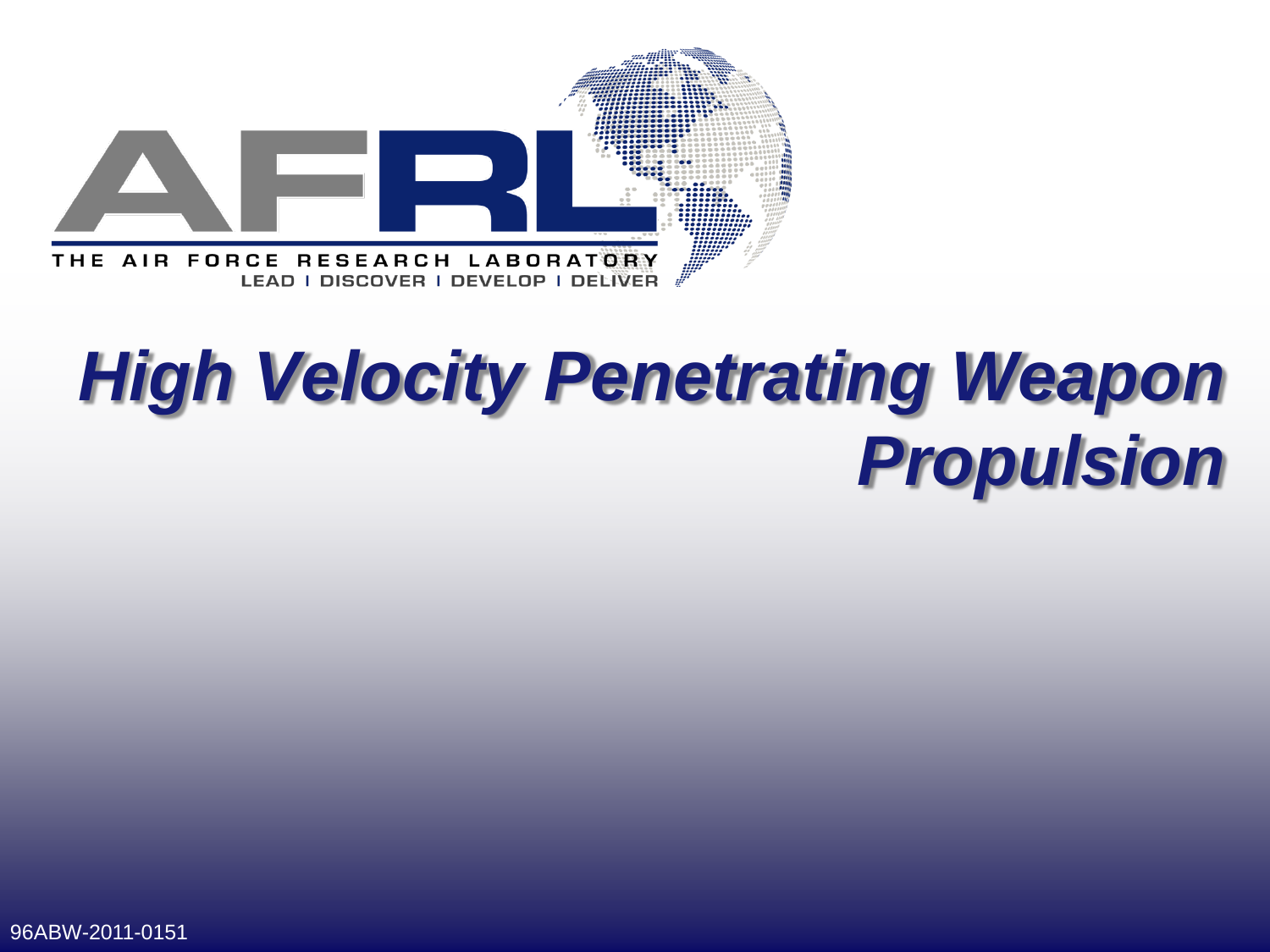

## *HVPW Propulsion*



- **HVPW derived operational systems will require a new rocket motor**
- **HVPW propulsion potential design/technology challenges include**
	- **Thrust alignment/alignment control**
	- **Energy management**
	- **Tight propellant burn rate specification**
	- **Increased performance**
	- **Wrap-around motor**
	- **Service life through extreme environments**